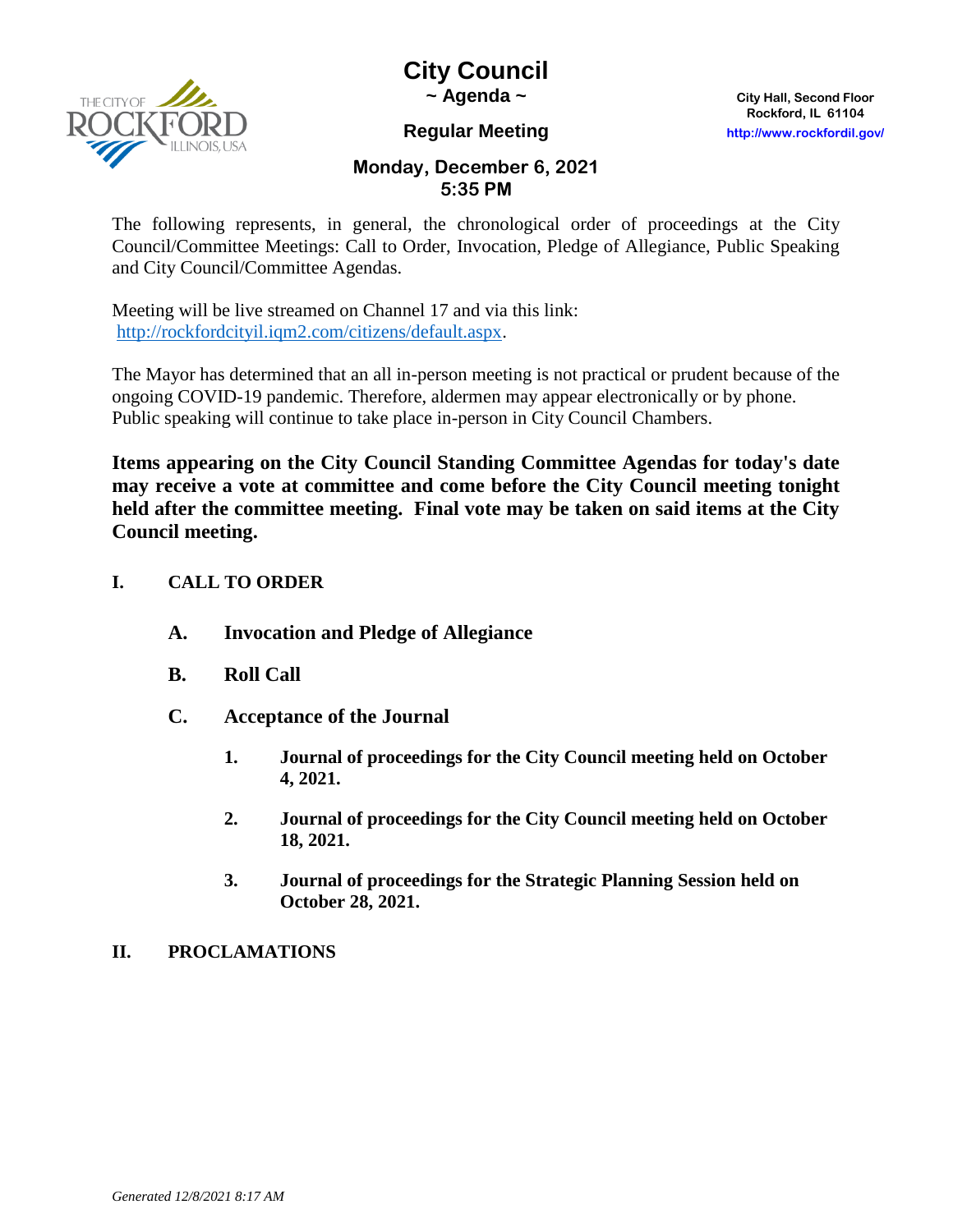#### **III. PETITIONS AND COMMUNICATIONS**

#### **A. Planning and Development Committee**

- 1. Memorandum from Todd Cagnoni, City Administrator, regarding the proposed funding (long-term loan) for the capitalization of Community Development Financial Institution (CDFI) in partnership with Northern Illinois Community Development Corporation (NICDC) and Rockford Local Development Corporation (RLDC) and local Financial Institutions. Referred to Planning and Development Committee.
- 2. Memorandum from Karl Franzen, Community and Economic Development Director, regarding a proposed Redevelopment Agreement with Harrison Kishwaukee LLC for 707 Harrison Avenue. Referred to Planning and Development Committee.
- 3. Memorandum from Karl Franzen, Community and Economic Development Director, regarding the 2022 Funding Agreement with the Rockford Area Economic Development Council (RAEDC). Referred to Planning and Development Committee.
- 4. Memorandum from Todd Cagnoni, City Administrator, regarding a Development Agreement with Rockford Area Habitat for Humanity for a Critical Residential Repair Program. Referred to Planning and Development Committee.

#### **B. Code and Regulation Committee**

- 1. Memorandum from Megan McNeill, Assistant City Attorney, regarding the Annexation of 49xx Marion Avenue. Referred to Code and Regulation Committee.
- 2. Memorandum from Megan McNeill, Assistant City Attorney, regarding the 3rd Quarter Report from July - September 2021 on Liquor License Establishments with Video Gaming, subject to the 50% requirement. Referred to Code and Regulation Committee.
- 3. Memorandum from Scott Capovilla, Planning and Zoning Manager, regarding the Tentative Plat of Quick Trip Store No. 7206 Subdivision. Referred to Code and Regulation Committee.
- 4. Memorandum from Scott Capovilla, Planning and Zoning Manager, regarding the Final Plat No. 2 of Twenty-Four/Seven Subdivision. Referred to Code and Regulation Committee.
- 5. Memorandum from Nicholas Meyer, Legal Director, regarding an ordinance establishing a Civilian Oversight Board. Referred to Code and Regulation Committee.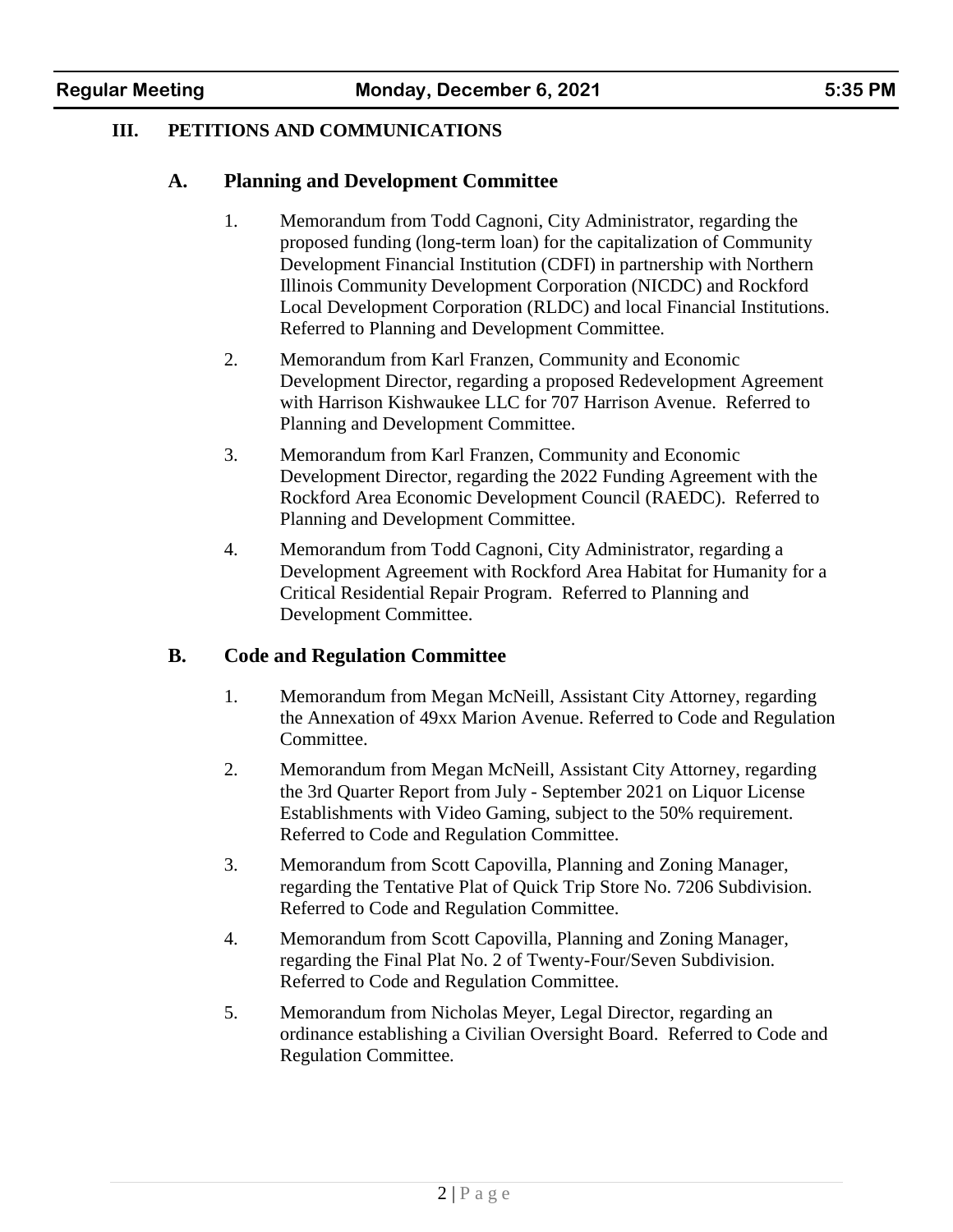# **C. Finance and Personnel Committee**

1. Memorandum from Jennifer Cacciapaglia, Executive Director, Mayor's Office of Domestic and Community Violence Prevention, regarding an Intergovernmental Agreement (IGA) between Rockford Park District and the City of Rockford for a Collaborative Summer Youth Program. Referred to Finance and Personnel Committee.

# **IV. PUBLIC SPEAKERS**

- 1. Matthew Cacci
- 2. Rev. Earl Dotson, Sr.
- 3. Kenneth Dickens
- 4. John Tac Brantley

# **V. NEW COMMITTEE REPORTS**

# **A. Planning and Development Committee**

1. Committee recommends approval of the revised Rockford Historic Preservation Plan. The Legal Director shall prepare the appropriate ordinance.

#### **B. Code and Regulation Committee**

- 1. Committee recommends sustaining the Traffic Commission's approval for the request to establish "2-Hour Parking" on the south side of East Jefferson Street from 40' east of Hall Street to 125' east of Hall Street. The Legal Director shall prepare the appropriate ordinance.
- 2. Committee recommends sustaining the Traffic Commission's approval to establish handicap parking on the south side of Elm Street from 45' west of South Court Street to 85' west of South Court Street. The Legal Director shall prepare the appropriate ordinance.
- 3. Committee recommends sustaining the Traffic Commission's approval for a restriction that traffic on Anderson Street be required to yield prior to entering the intersection with Foster Avenue. The Legal Director shall prepare the appropriate ordinance.
- 4. Committee recommends sustaining the Traffic Commission's approval for a restriction that traffic on Andrews Street be required to yield prior to entering the intersection with Bayliss Avenue. The Legal Director shall prepare the appropriate ordinance.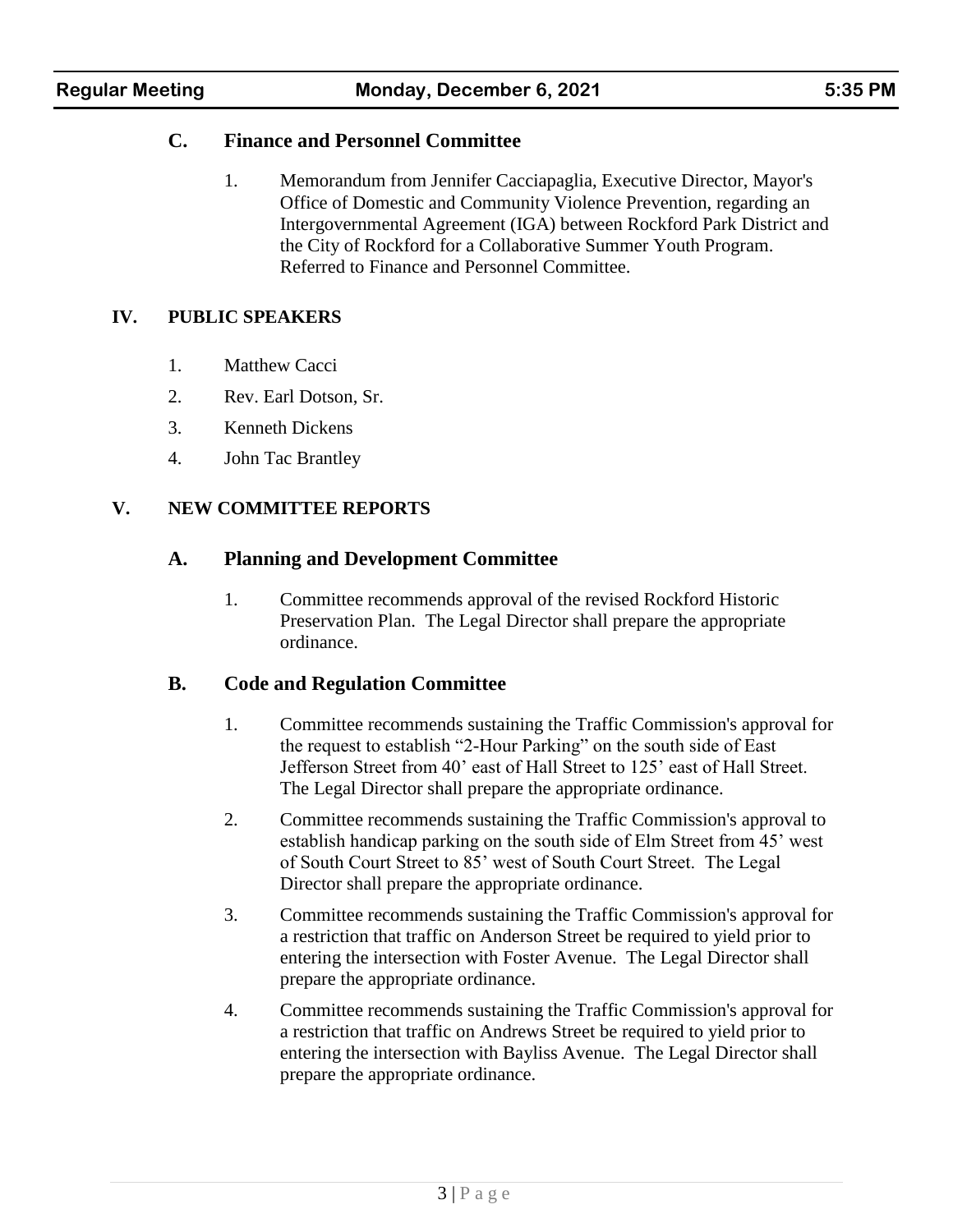| <b>Regular Meeting</b> |  |
|------------------------|--|
|------------------------|--|

#### 5. Committee recommends sustaining the Traffic Commission's recommendation of "No Action" be taken on the following items:

- 1. A request to establish an all-way stop at the intersection of  $19<sup>th</sup>$ Street and Willis Avenue, thus repealing the existing traffic control of Willis Avenue yielding for 19<sup>th</sup> Street; and
- 2. A request to establish "No Parking Any Time" on the west side of North Prospect Street from Crosby Street to Prospect Court, thus repealing the existing restriction of "No Parking Any Time" on the west side of North Prospect Street from Crosby Street to 50' south of Crosby Street.
- 6. Committee recommends sustaining the Traffic Commission's approval of the proposed amendment to the City of Rockford Code of Ordinances Section 16-149, Trucks Parking in Certain Designated Areas. The Legal Director shall prepare the appropriate ordinance.
- 7. Committee recommends sustaining the Zoning Board of Appeals' approval of a Modification of Special Use Permit #049-15 for a new 40' x 30' detached garage in an R-1, Single –Family Residential Zoning District at 127 North Henrietta Avenue (Ponds Family Properties/Applicant). Subject to conditions. The Legal Director shall prepare the appropriate ordinance.
- 8. Committee recommends sustaining the Zoning Board of Appeals' approval for a Special Use Permit for a gas station with convenience store and an auto repair shop in a C-3, General Commercial Zoning District at 2837 11th Street (Jayendra Kumar for Yorker Real Estate LLC/Applicants). Subject to conditions. The Legal Director shall prepare the appropriate ordinance.
- 9. Committee recommends sustaining the Zoning Board of Appeals' approval for a Variation to reduce the required 102 parking spaces to 76 parking spaces in a C-2, Limited Commercial Zoning District at 6820 East State Street (Adam Firsel for Core Rockford 1, LLC/Applicant). Subject to conditions. The Legal Director shall prepare the appropriate ordinance.
- 10. Committee recommends approval for a Special Use Permit for a Planned Unit Development consisting of a banquet hall for parties and weddings in a C-1, Limited Office Zoning District at 3114 North Rockton Avenue (Attorney Andrew Vella for Jennifer Dominguez/Applicant). Thus reversing the Zoning Board of Appeals' recommendation for a denial. Subject to conditions. The Legal Director shall prepare the appropriate ordinance. (APPROVAL REQUIRES 10 VOTES)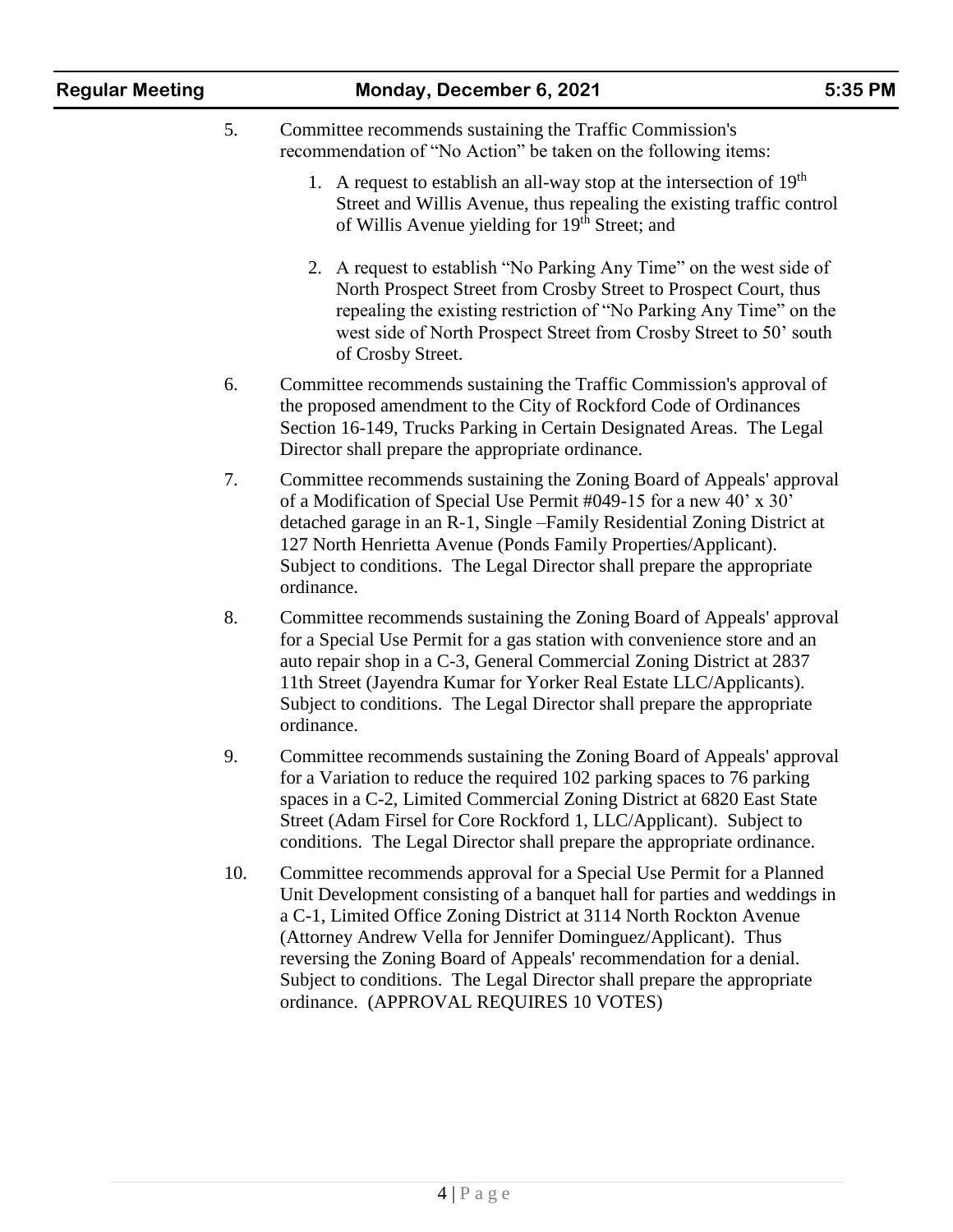- 11. Committee recommends sustaining the Liquor and Tobacco Advisory Board's approval for the Sale of Liquor by the Drink in conjunction with a wedding and events facility with outdoor seating in a C-4, Urban Mixed-Use Zoning District at 214 East State Street (The Standard -214 East State Street LLC dba The Standard on State/Applicants). Subject to conditions. The Legal Director shall prepare the appropriate ordinance.
- 12. Committee recommends sustaining the Liquor and Tobacco Advisory Board's approval for the Sale of Tobacco Products in conjunction with a gas station and convenience store in a C-3, General Commercial Zoning District at 3003 11th Street (Mahmod Abdulqader/11th Street Gas Mart, Inc. dba Shell Gas/Applicant). Subject to amended conditions. The Legal Director shall prepare the appropriate ordinance.

# **C. Finance and Personnel Committee**

- 1. Committee recommends approval of the vouchers in the amount of \$10,179,837.62 as approved at the Finance and Personnel Committee meeting held on November 22, 2021.
- 2. Committee recommends approval of the proposed sale of the city-owned property located at 1022 Benton Street and XXX Chamberlain Street (11- 23-427-004 and 11-23-427-002) to Rock River Valley Blood Center for \$3,000.00. The buyer is a contiguous property owner and is planning to use the parcel for expansion of their business. The Legal Director shall prepare the appropriate ordinance.
- 3. Committee recommends approval of the Amended Collaborative Agreement between the City of Rockford Health & Human Services and Rosecrance, Inc. The Legal Director shall prepare the appropriate ordinance.
- 4. Committee recommends approval of the Early Head Start Child Care Partnership Non-Federal Share Waiver Request in the amount of \$82,264.00 for the grant period of July 1, 2020 to June 30, 2021. The Legal Director shall prepare the appropriate ordinance.
- 5. Committee recommends approval of the Early Head Start Care Special Needs Waiver request of the requirement to serve at least ten percent (10%) of children with identified special needs during the 2020-2021 program year. The Legal Director shall prepare the appropriate ordinance.
- 6. Committee recommends approval of the general wage increase for nonrepresented employees. The Legal Director shall prepare the appropriate ordinance.
- 7. Proposed purchase of property at XXX New Milford School Road (Part of Pins 15-23-276-001, 15-23-276-002 and 15-24-151-025) in the amount of \$232,200. The property is being sold by Dorothy L. Evans Living Trust and Evans Family Trust. The property is being purchased by the Water Division for the future site of the Well 24 water treatment plant addition as identified in the FY 2022-2026 Capital Improvement Program.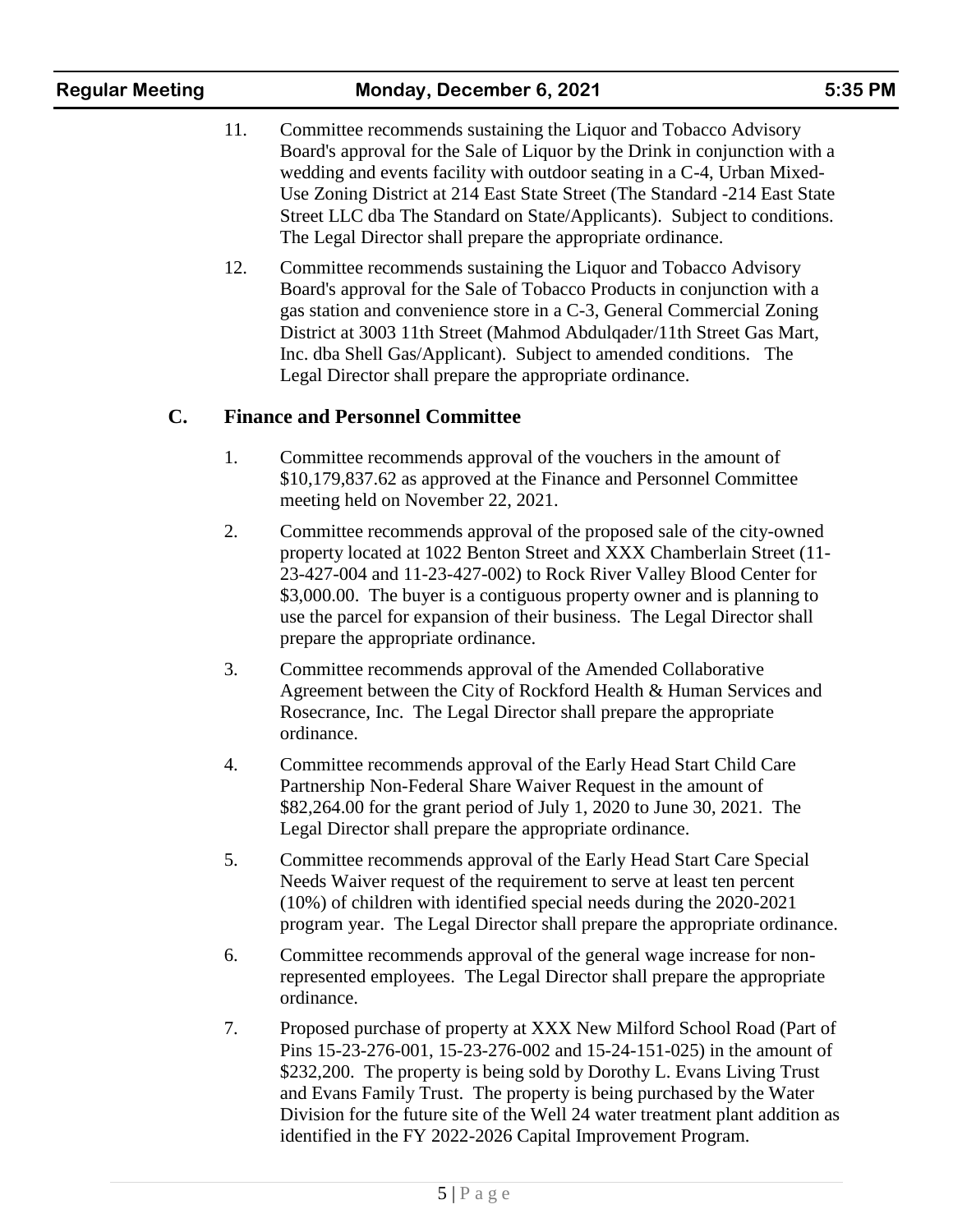#### **VI. UNFINISHED BUSINESS COMMITTEE REPORTS LAID OVER**

#### **A. Planning and Development Committee**

#### **B. Code and Regulation Committee**

- 1. Committee recommends approval of the proposed Amendments to the City of Rockford Liquor Code Section 3-54 Persons and premises not to be licensed, paragraph (13). The Legal Director shall prepare the appropriate ordinance. (LAID OVER November 15, 2021)
- 2. Committee recommends sustaining the Zoning Board of Appeals' approval for a Special Use Permit for a Crematory in a C-2, Limited Commercial Zoning District at 215 North 6th Street (Lance Bifulk/Applicant). Subject to conditions. The Legal Director shall prepare the appropriate ordinance. (LAID OVER November 15, 2021)

#### **C. Finance and Personnel Committee**

1. Committee recommends approval of the Lease Agreement between the City of Rockford and Bee Money Apiaries, LLC for the property located at 16xx North Lyford Road. The Legal Director shall prepare the appropriate ordinance. (LAID OVER November 15, 2021)

#### **VII. OFFICERS REPORTS**

#### **VIII. MOTIONS AND RESOLUTIONS**

- **A. Planning and Development Committee**
- **B. Code and Regulation Committee**
- **C. Finance and Personnel Committee**
	- 1. Committee recommends approval of the Award of Bid: City-Wide Pavement Marking 2021 - Bikes to Countryman, Inc., of Rockford, Illinois in the amount of \$96,720.00. The project is estimated to be completed in spring of 2022. The funding source is Sales Tax.
	- 2. Committee recommends approval of the Award of Bid: Intersection Bike Detection Equipment to ITS PLUS, INC., of Plano, Texas in the amount of \$61,565.00. The installation is planned for the spring/summer of 2022 and shall include seven intersections. The funding source is Sales Tax.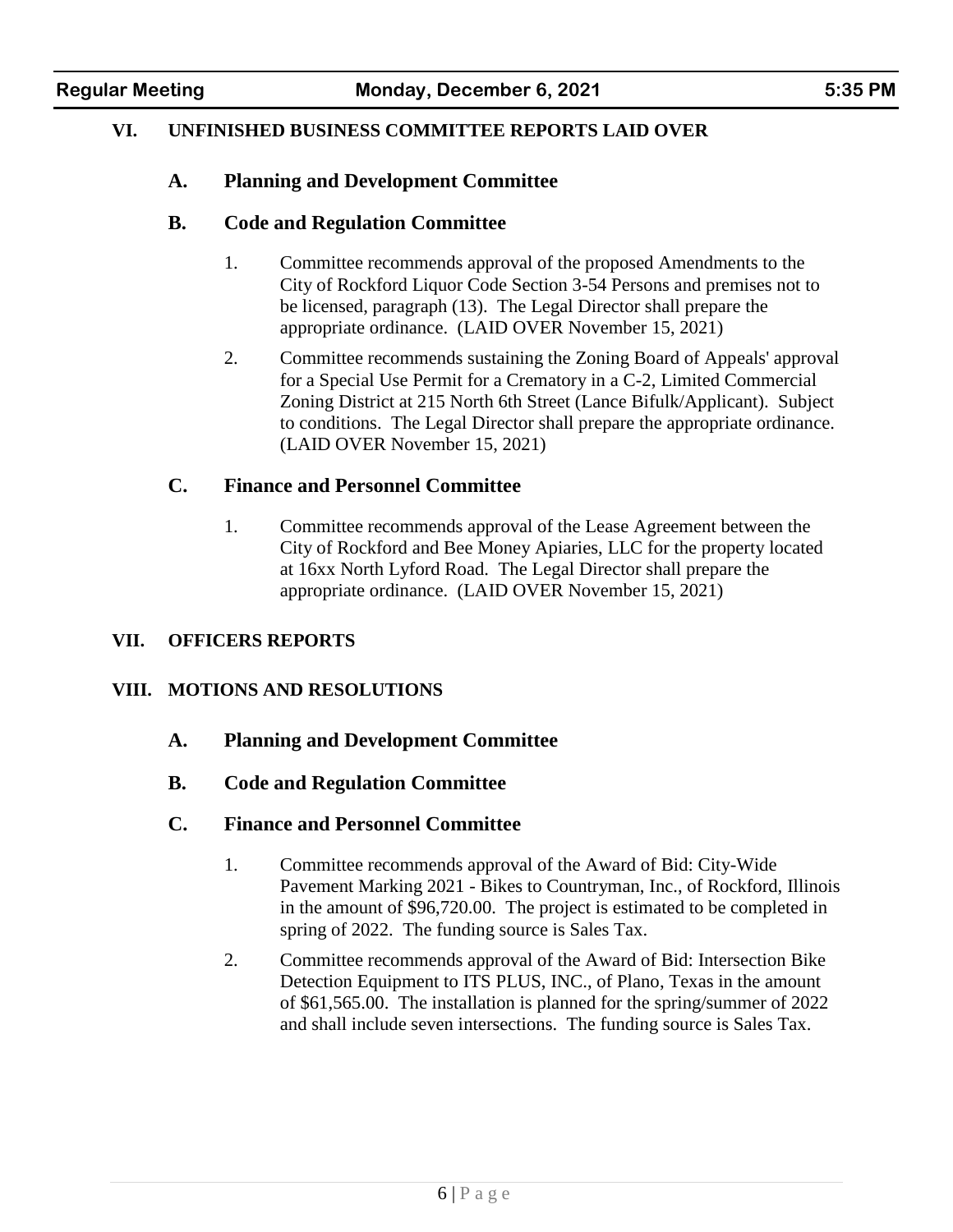| <b>Regular Meeting</b> |    | Monday, December 6, 2021                                                                                                                                                                                                                                                                                                                                                                                                                                                                                                                                                                           | 5:35 PM |
|------------------------|----|----------------------------------------------------------------------------------------------------------------------------------------------------------------------------------------------------------------------------------------------------------------------------------------------------------------------------------------------------------------------------------------------------------------------------------------------------------------------------------------------------------------------------------------------------------------------------------------------------|---------|
|                        | 3. | Committee recommends approval of the Award of Bid: Shepherd Trail<br>Facility Indoor Shooting Range to Rockford Structures Construction Co.,<br>of Machesney Park, Illinois in the amount of \$1,305,000.00. The project<br>is estimated to be completed in eight months. The funding source is \$8<br>Million Bond Proceeds/Police Operating Budget/Build Illinois Bond<br>Funds.                                                                                                                                                                                                                 |         |
|                        | 4. | Committee recommends approval of the Award of Joint Purchasing<br>Contract: Three (3) Ambulances to Fire Service, Inc., of Naperville,<br>Illinois in the amount of $$1,065,405.00$ ( $$315,135.00$ for each ambulance<br>and \$40,000.00 for loose equipment, including cardiac monitor). The<br>funding source is Capital Lease Funds/Fire Department Capital Budget.                                                                                                                                                                                                                            |         |
|                        | 5. | Award of Joint Purchasing Contract: Two (2) Fire Engines to MacQueen<br>Emergency Equipment Group, of St. Paul, Minnesota in the amount of<br>\$1,300,000.00. The funding source is Capital Lease Funds/Fire<br>Department Capital Budget.                                                                                                                                                                                                                                                                                                                                                         |         |
|                        | 6. | Committee recommends approval of the Contract Renewal - Third Party<br>Administrator for Medical and Hospital benefits for the 2022 Health<br>Insurance Plan to BlueCross/Blue Shield of Illinois for the contract<br>amount/rates of \$53.78 Per Employee Per Month - PPO Plan and \$27.96<br>Per Employee Per Month - HSA Plan, following the reduction for<br>prescription rebate. Total estimated annual administration costs -<br>\$683,213 based on 924 PPO participants and 259 HSA participants. The<br>contract duration is one year. The funding source is the Health Insurance<br>Fund. |         |
|                        | 7. | Committee recommends approval of the Contract Renewal - Dental<br>Benefits for 2022 Year Plan with Metropolitan Life Insurance for contract<br>amount /rates of \$27.84 Employee Only coverage, \$65.75 Employee +<br>One, \$126.20 Family. At the current enrollment level the total estimated<br>annual premium will be \$1,201,830.00. The contract duration is one year.<br>The funding source is Health Insurance Fund.                                                                                                                                                                       |         |
|                        | 8. | Committee recommends approval of the Contract Renewal - Employer<br>paid Group Term Life Insurance for City of Rockford Employees with<br>Metropolitan Life Insurance for the contract amount/rates: \$.108 per<br>$$1,000.00$ of life insurance coverage and \$.025 per \$1,000.00 of AD&D<br>coverage. At the current employee count the total estimated annual<br>premium will be \$47,493.00. The contract duration is one year. The<br>funding source is Health Insurance Fund.                                                                                                               |         |
|                        | 9. | Committee recommends approval of the Award of Engineering<br>Agreement: Riverfront Path Illinois Transportation Enhancement Program<br>(ITEP) to Fehr Graham, of Rockford in the amount of \$201,410.00. The<br>contract duration is through 2022. The funding source is Motor Fuel Tax<br>funds.                                                                                                                                                                                                                                                                                                  |         |
|                        |    |                                                                                                                                                                                                                                                                                                                                                                                                                                                                                                                                                                                                    |         |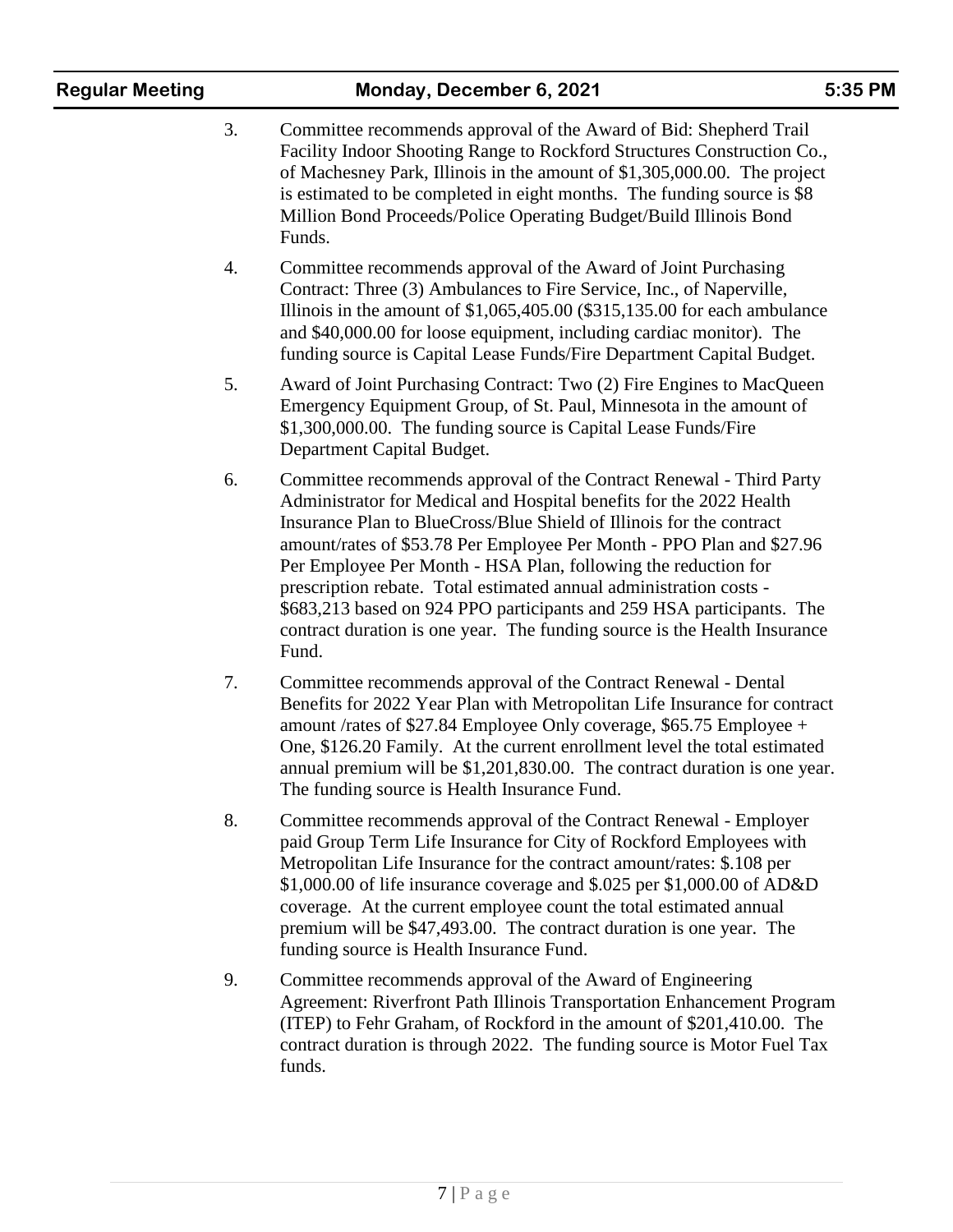| <b>Regular Meeting</b> |     | Monday, December 6, 2021                                                                                                                                                                                                                                                                                                                            | 5:35 PM |
|------------------------|-----|-----------------------------------------------------------------------------------------------------------------------------------------------------------------------------------------------------------------------------------------------------------------------------------------------------------------------------------------------------|---------|
|                        | 10. | Committee recommends approval of the Resolution for Improvement<br>under the Illinois Highway Code authorizing the use of Motor Fuel Tax<br>funds for the Riverfront Path ITEP in the amount of \$300,000.00.                                                                                                                                       |         |
|                        | 11. | Committee recommends approval of the Acceptance of Grant Award for<br>the 2021 Department of Justice Office of Violence Against Women's<br>Improving Criminal Justice Responses Program Grant in the amount of<br>\$499,999.00. The grant does not require a cost match. The grant term is<br>from October 1, 2021 to September 30, 2024.           |         |
|                        | 12. | Committee recommends approval of the Acceptance of Department of<br>Housing and Urban Development (HUD) HOME-ARP (American Rescue<br>Plan) Grant Award in the amount of \$3,579,012.00. The grant award, will<br>provide funds to benefit individuals and families who are homeless, at risk<br>of homelessness or in other vulnerable populations. |         |
|                        | 13. | Committee recommends approval and Acceptance of Administration of<br>Children and Families, Office of Head Start Annual Continuation of Head<br>Start/Early Head Start Services for the period of April 1, 2022 to March<br>31, 2023, and approval of the Self-Assessment Report, Self-Assessment<br>Work Plan and Program Goals.                   |         |
| IX.                    |     | <b>NEW BUSINESS (ORDINANCES)</b>                                                                                                                                                                                                                                                                                                                    |         |
| A.                     |     | <b>Planning and Development Committee</b>                                                                                                                                                                                                                                                                                                           |         |
|                        | 1.  | An ordinance approving the revised Rockford Historic Preservation Plan.                                                                                                                                                                                                                                                                             |         |
| <b>B.</b>              |     | <b>Code and Regulation Committee</b>                                                                                                                                                                                                                                                                                                                |         |
|                        | 1.  | An ordinance establishing "2-Hour Parking" on the south side of East<br>Jefferson Street from 40' east of Hall Street to 125' east of Hall Street.                                                                                                                                                                                                  |         |
|                        | 2.  | An ordinance establishing handicap parking on the south side of Elm<br>Street from 45' west of South Court Street to 85' west of South Court<br>Street.                                                                                                                                                                                             |         |

- 3. An ordinance approving a restriction that traffic on Anderson Street be required to yield prior to entering the intersection with Foster Avenue.
- 4. An ordinance approving a restriction that traffic on Andrews Street be required to yield prior to entering the intersection with Bayliss Avenue.
- 5. An ordinance approving the amendment to City of Rockford Code of Ordinances Section 16-149, Trucks Parking in Certain Designated Areas.
- 6. An ordinance approving a Modification of Special Use Permit #049-15 for a new 40' x 30' detached garage in an R-1, Single –Family Residential Zoning District at 127 North Henrietta Avenue (Ponds Family Properties/Applicant).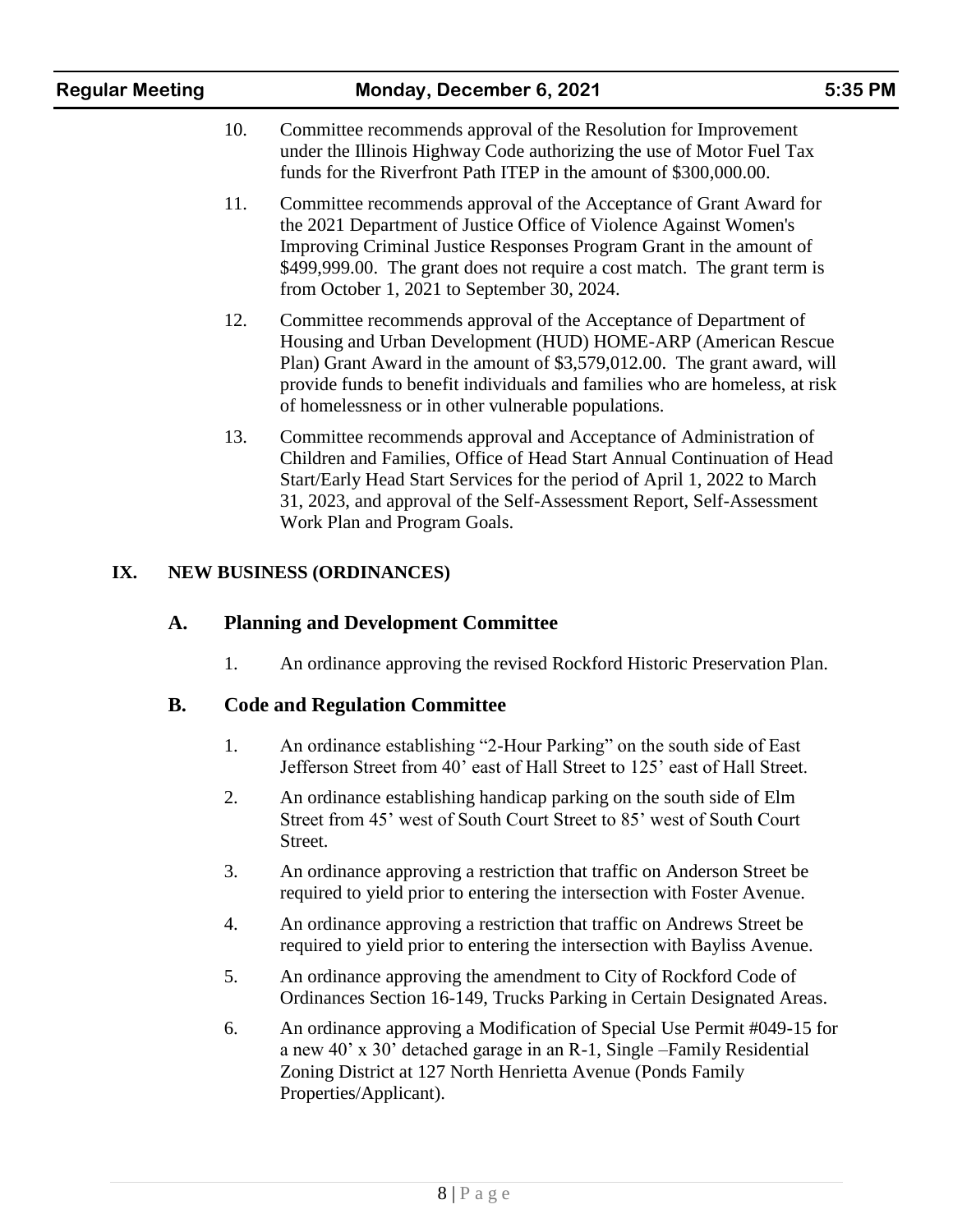| <b>Regular Meeting</b> | Monday, December 6, 2021<br>5:35 PM |                                                                                                                                                                                                                                                                                           |  |  |
|------------------------|-------------------------------------|-------------------------------------------------------------------------------------------------------------------------------------------------------------------------------------------------------------------------------------------------------------------------------------------|--|--|
|                        | 7.                                  | An ordinance approving a Special Use Permit for a gas station with<br>convenience store and an auto repair shop in a C-3, General Commercial<br>Zoning District at 2837 11th Street (Jayendra Kumar for Yorker Real<br>Estate LLC/Applicants).                                            |  |  |
|                        | 8.                                  | An ordinance approving a Variation to reduce the required 102 parking<br>spaces to 76 parking spaces in a C-2, Limited Commercial Zoning District<br>at 6820 East State Street (Adam Firsel for Core Rockford 1,<br>LLC/Applicant).                                                       |  |  |
|                        | 9.                                  | An ordinance approving a Special Use Permit for a Planned Unit<br>Development consisting of a banquet hall for parties and weddings in a C-<br>1, Limited Office Zoning District at 3114 North Rockton Avenue<br>(Attorney Andrew Vella for Jennifer Dominguez/Applicant).                |  |  |
|                        | 10.                                 | An ordinance approving the Sale of Liquor by the Drink in conjunction<br>with a wedding and events facility with outdoor seating in a C-4, Urban<br>Mixed-Use Zoning District at 214 East State Street (The Standard -214<br>East State Street LLC dba The Standard on State/Applicants). |  |  |
|                        | 11.                                 | An ordinance approving the Sale of Tobacco Products in conjunction with<br>a gas station and convenience store in a C-3, General Commercial Zoning<br>District at 3003 11th Street (Mahmod Abdulqader/11th Street Gas Mart,<br>Inc. dba Shell Gas/Applicant).                             |  |  |
|                        | 12.                                 | An ordinance approving the Amendments to the City of Rockford Liquor<br>Code Section 3-54 Persons and premises not to be licensed, paragraph<br>$(13)$ .                                                                                                                                  |  |  |
|                        | 13.                                 | An ordinance approving a Special Use Permit for a Crematory in a C-2,<br>Limited Commercial Zoning District at 215 North 6th Street (Lance<br>Bifulk/Applicant).                                                                                                                          |  |  |
| $\mathbf{C}$ .         |                                     | <b>Finance and Personnel Committee</b>                                                                                                                                                                                                                                                    |  |  |
|                        | 1.                                  | An ordinance approving the sale of the city-owned property located 1022<br>Benton Street and XXX Chamberlain Street (11-23-427-004 and 11-23-<br>427-002) to the Rock River Valley Blood Center for \$3,000.00.                                                                           |  |  |
|                        | 2.                                  | An ordinance approving the Amended Collaborative Agreement between<br>the City of Rockford Health & Human Services and Rosecrance, Inc.                                                                                                                                                   |  |  |
|                        | 3.                                  | An ordinance approving the Early Head Start Child Care Partnership Non-<br>Federal Share Waiver Request in the amount of \$82,264.00 for the grant<br>period of July 1, 2020 to June 30, 2021.                                                                                            |  |  |
|                        | 4.                                  | An ordinance approving the Early Head Start Care Special Needs Waiver<br>request of the requirement to serve at least ten percent $(10\%)$ of children<br>with identified special needs during the 2020-2021 program year.                                                                |  |  |
|                        | 5.                                  | An ordinance approving a general wage increase for non-represented<br>employees.                                                                                                                                                                                                          |  |  |